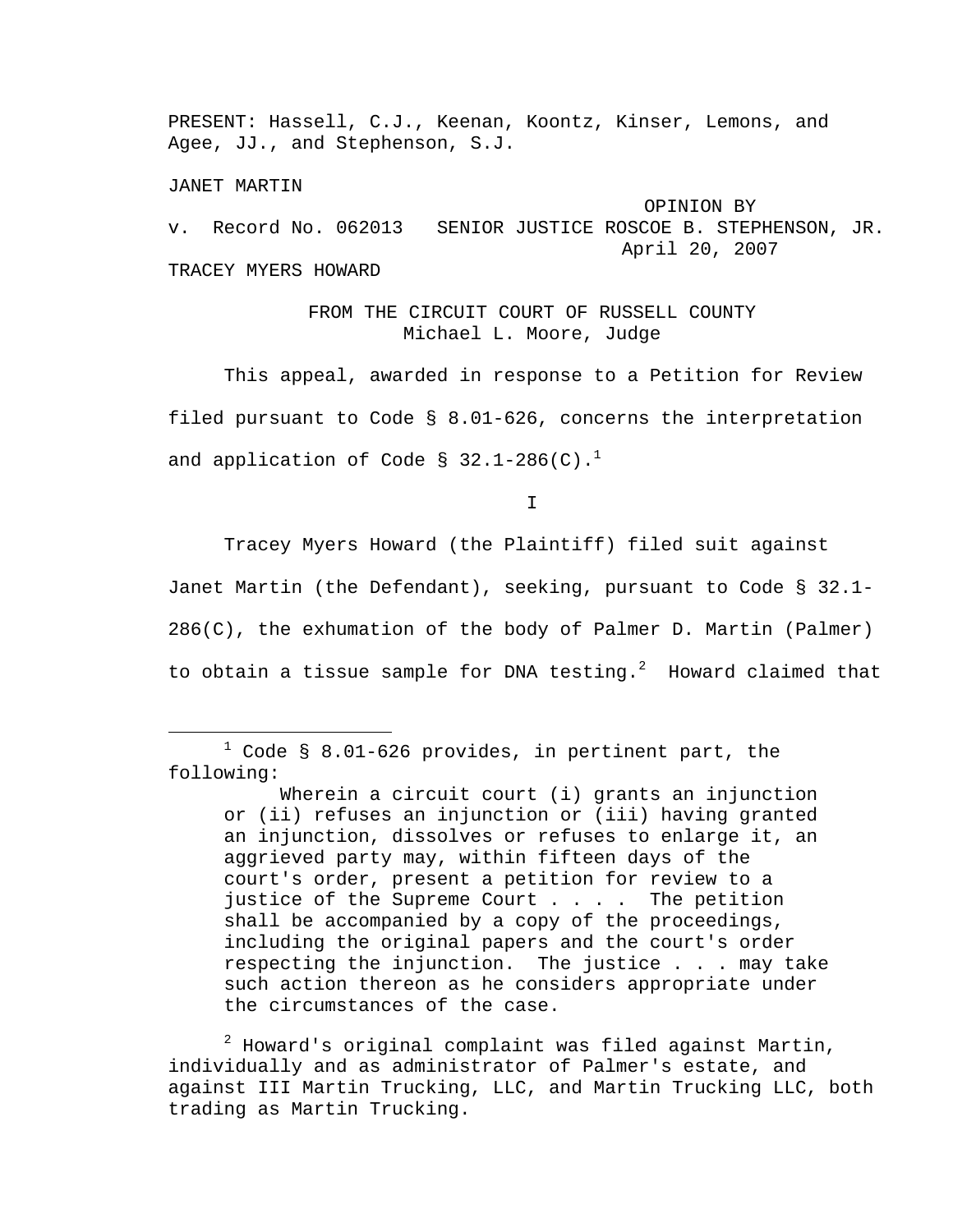she is Palmer's illegitimate daughter. The Defendant, who is Palmer's widow and the administratrix of his estate, filed an answer opposing exhumation.

 Following an ore tenus hearing, the trial court ruled that the Plaintiff was entitled to exhumation. The Defendant filed a Petition for Review pursuant to Code § 8.01-626, and we granted review by order entered November 16, 2006.

II

 Palmer died intestate on June 19, 2005, in Russell County. He was survived by his spouse, Janet Martin, and two children by Janet. Palmer also was survived by the Plaintiff, who claims to be his biological daughter.

 Palmer was born in Virginia, but he lived in Ohio as a teenager and young man. In the mid-1970's, he returned to Virginia, where he resided until his death.

 Howard's evidence at trial was that, while in Ohio, Palmer dated the Plaintiff's mother, Mary Jean Myers Shelt, for approximately three years, ending in 1972. During that time, Palmer and the Plaintiff's mother engaged in an exclusive, intimate sexual relationship. The Plaintiff was conceived and born on October 10, 1972, in Ohio. Palmer proposed marriage to Shelt and requested that she move with him to Virginia. Shelt declined the proposal and remained in Ohio.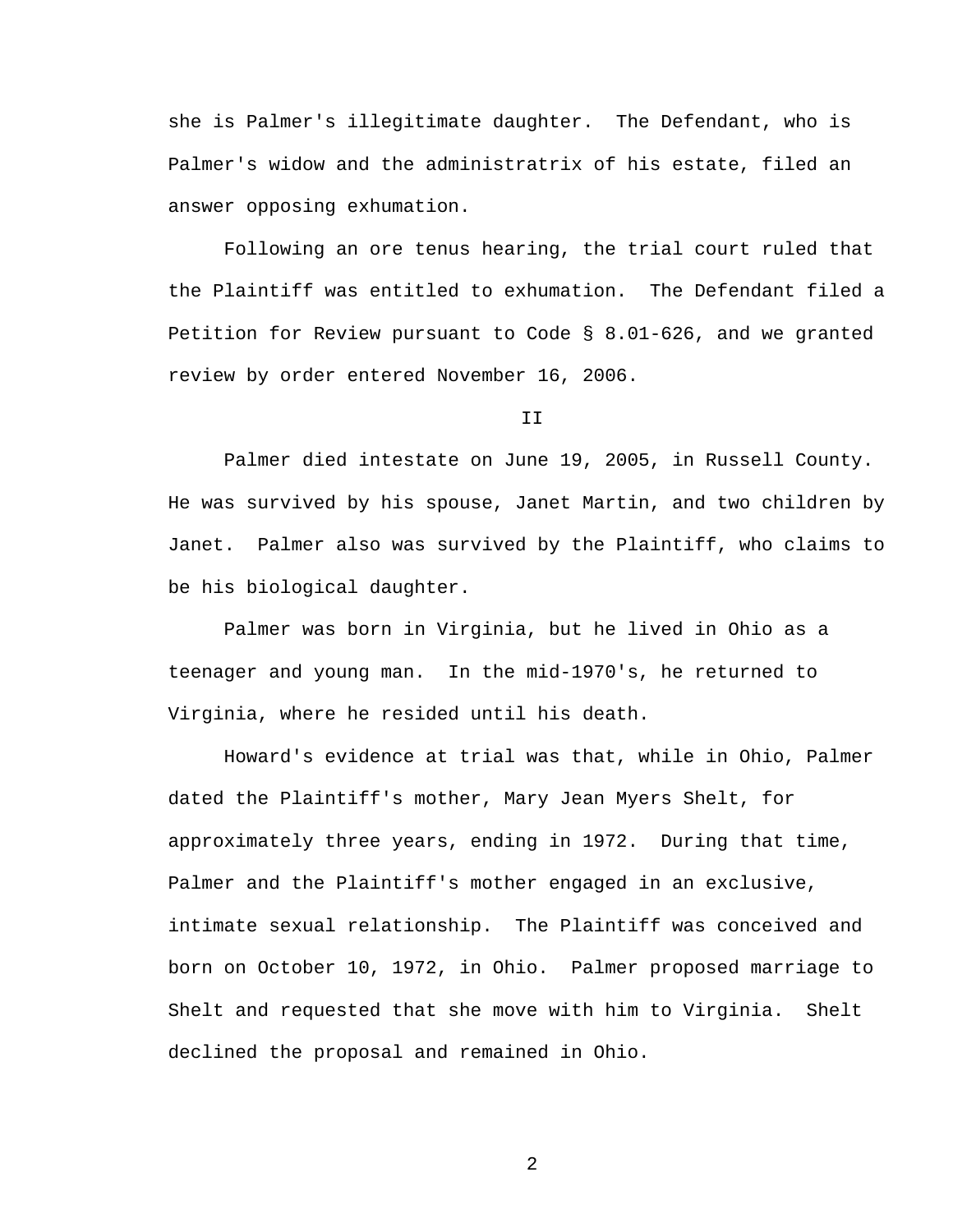Howard's evidence further showed that, during the Plaintiff's childhood, Palmer regularly kept in touch with her. He provided support and assistance to the Plaintiff and Shelt. He took them on trips and vacations and brought gifts to the Plaintiff. When the Plaintiff was older, Palmer gave her two motor vehicles and the down payment on her house. He paid for her wedding and joined her for the father-daughter dance at the reception. Through the years, Palmer acknowledged to family members and many others that he was the Plaintiff's father. At one time, the Plaintiff asked Palmer if he would submit to a blood test to corroborate his paternity. Palmer responded that he did not need a blood test because he knew the Plaintiff was his child.

 In opposing the exhumation request, the Defendant testified that the exhumation would be painful for her and her children.

## **III**

## A

 Prior to the enactment of subsection C of Code § 32.1-286, there was no provision in the law allowing a person to seek exhumation of a body in order to obtain a sample for genetic testing to establish parentage. In Garrett v. Majied, 252 Va. 46, 471 S.E.2d 479 (1996), we reversed a judgment granting a petition for exhumation under Code § 32.1-286(B). We held that the trial court did not have subject matter jurisdiction to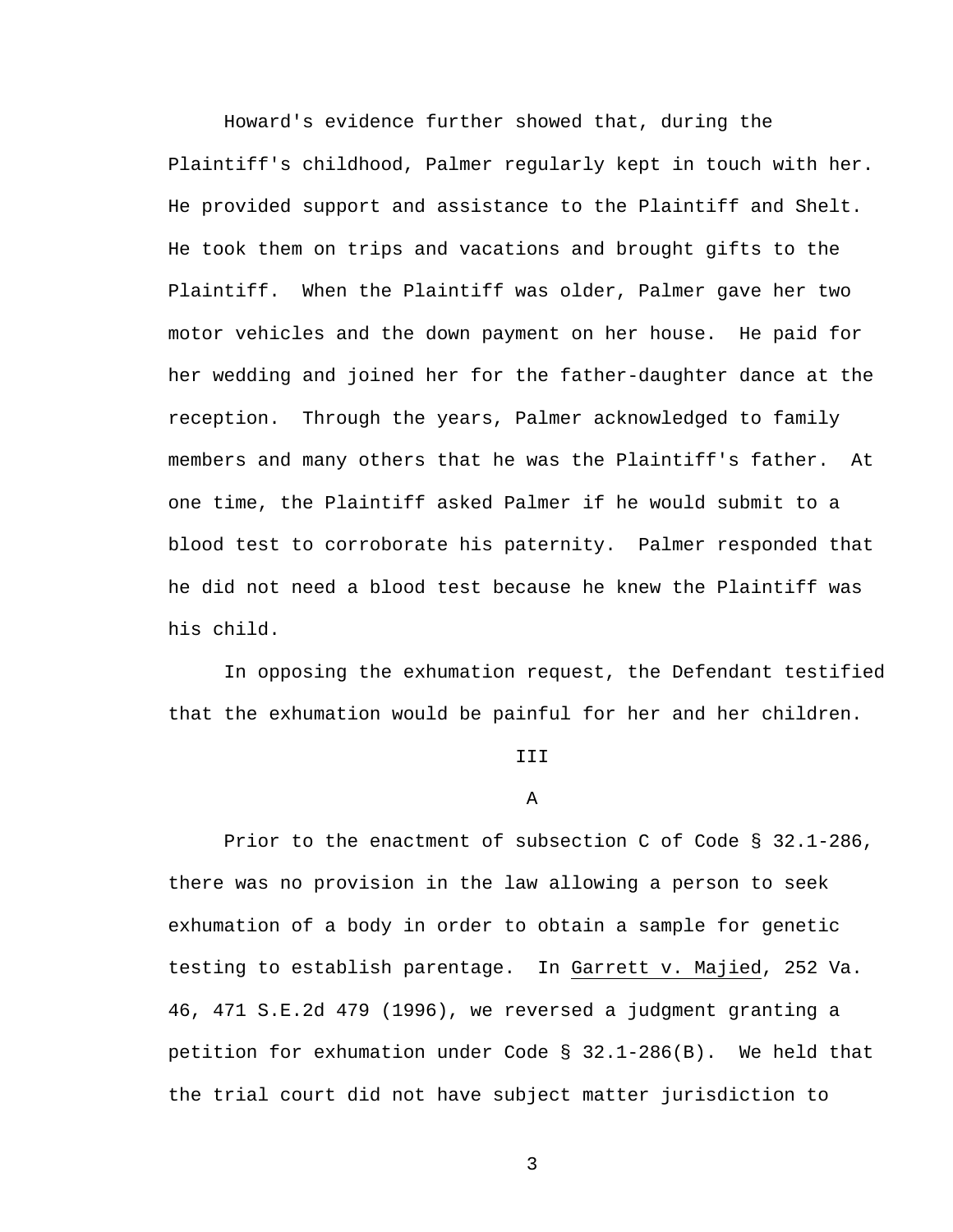grant the petition in a paternity dispute because Code § 32.1- 286(B) applied only to exhumations described in subsection A where cause and manner of death are at issue. Thus, we concluded that "Code § 32.1-286 does not authorize an exhumation order for the purpose of establishing paternity." Id. at 49, 471 S.E.2d at 480.

 In 1997, in response to our decision in Garrett, the General Assembly amended the exhumation statute by adding subsection C to allow exhumation in paternity disputes by a showing of "substantial evidence" of prevailing. Code § 32.1- 286(C), as amended in 1997, read as follows:

 Upon the presentation of substantial evidence by a moving party that he will prevail in his attempt to prove, in accordance with the provisions of §§ 64.1- 5.1 and 64.1-5.2, that he is the issue of a person dead and buried, and in the interest of the furtherance of justice, a court may order the exhumation of the body of a dead person for the conduct of scientifically reliable genetic tests, including blood tests, to prove a biological relationship. The costs of exhumation and testing shall be paid by the moving party unless, for good cause shown, the court orders such costs paid from the estate of the exhumed deceased.

Former Code § 32.1-286 (1997 Replacement Volume).

 In 1999, the General Assembly again amended the statute, mandating that substantial proof of parentage is not required of a petitioner and eliminating a court's discretion to make a finding "in the interest of the furtherance of justice." Therefore, Code §  $32.1-286(C)$ , as it existed when the present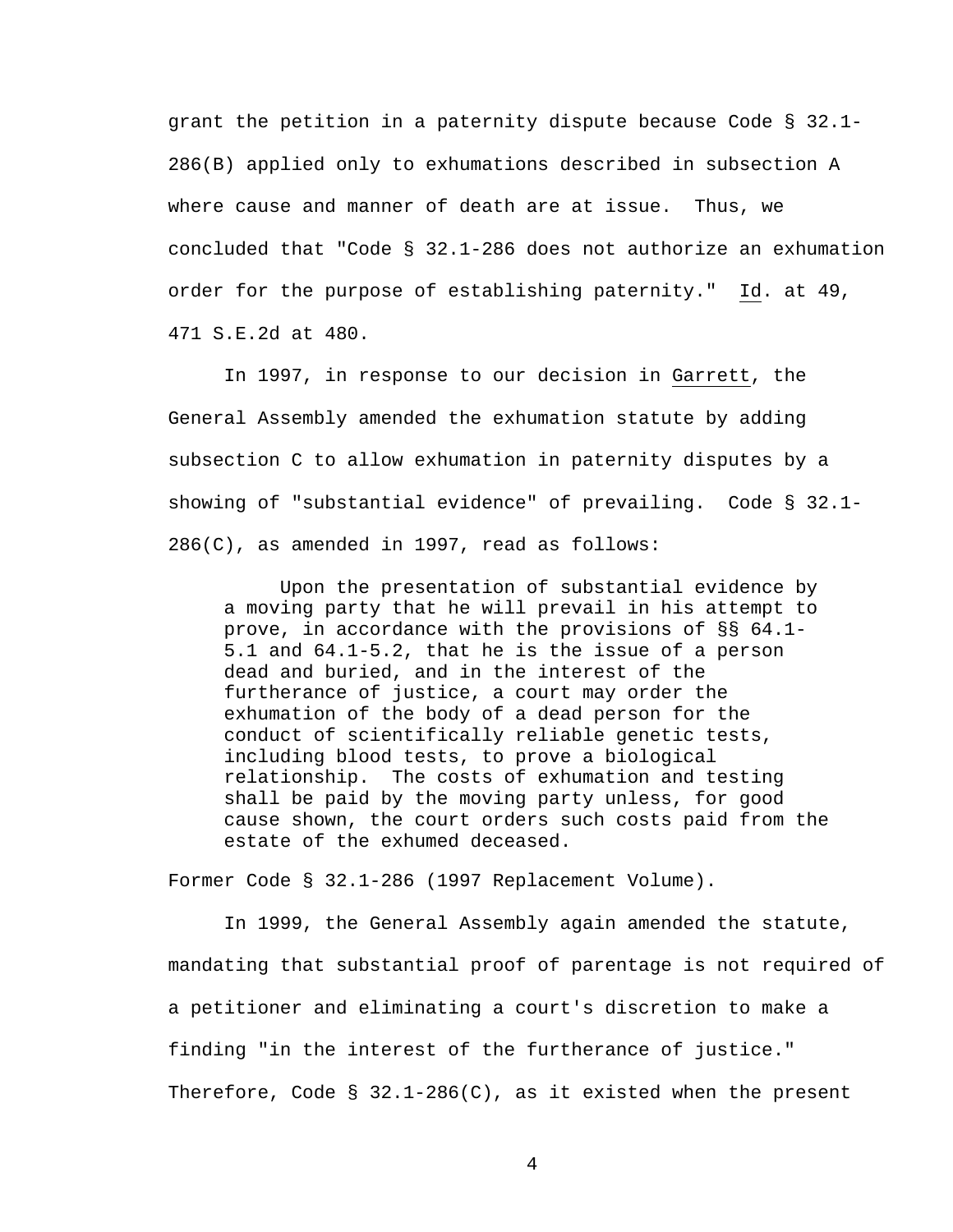litigation was filed and as it currently exists, reads as follows:

 Upon the petition of a party attempting to prove, in accordance with the provisions of §§ 64.1-5.1 and 64.1-5.2, that he is the issue of a person dead and buried, a court may order the exhumation of the body of a dead person for the conduct of scientifically reliable genetic tests, including DNA tests, to prove a biological relationship. The costs of exhumation, testing, and reinterment shall be paid by the petitioner unless, for good cause shown, the court orders such costs paid from the estate of the exhumed deceased. This provision is intended to provide a procedural mechanism for obtaining posthumous samples for reliable genetic testing and shall not require substantive proof of parentage to obtain the exhumation order.<sup>3</sup>

B

 In the present case, the Defendant first contends that the common law "requires that exhumations be granted only upon a showing of 'good cause'" and that, to the extent Code § 32.1- 286(C) "might be in derogation of the common law, it is to be strictly construed." Therefore, the statute should be construed as requiring "'good cause' to the extent that the language and purpose of the statute permits it," and the trial court's exhumation order should be reversed because the Plaintiff failed to present evidence, "as part of her required showing of 'good cause,' that DNA sufficient for a definitive paternity test

 $\overline{\phantom{a}}$  3  $3$  In 1999, both  $\S$ § 64.1-5.1 and -5.2 were also amended to make evidence of the results of scientifically reliable genetic tests admissible to prove paternity for the purpose of inheritance.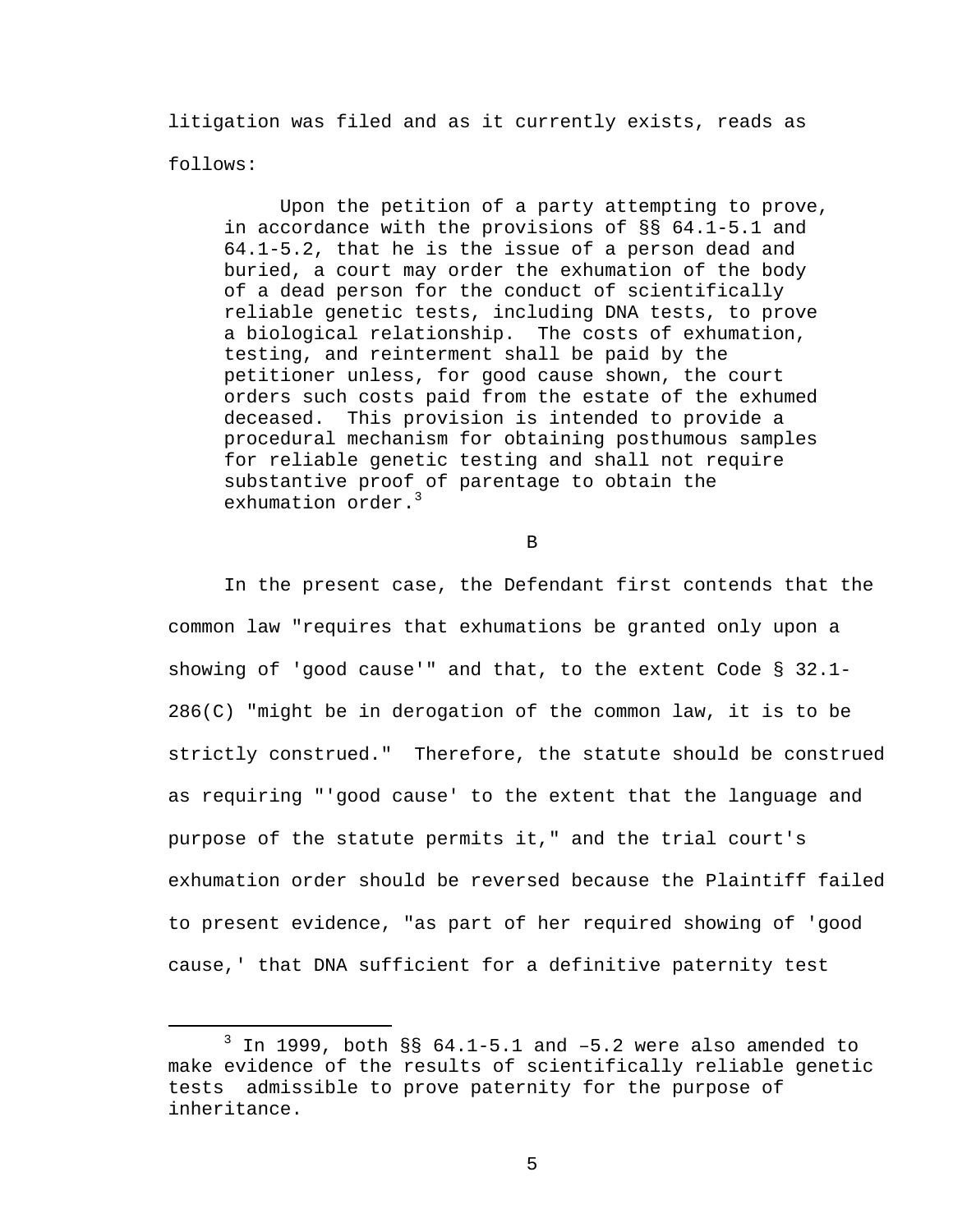could be retrieved in the specific circumstances here, e.g., embalming and the lapse of time since burial."

 We reject the Defendant's good-cause contention. The two Virginia cases relied upon by the Defendant, Grisso v. Nolen, 262 Va. 688, 554 S.E.2d 91 (2001), and Goldman v. Mollen, 168 Va. 345, 191 S.E. 627 (1937), are inapposite as neither case involved a paternity claim; rather, both cases involved requests for burial relocation.<sup>4</sup>

 In enacting Code § 32.1-286(C), the General Assembly expressly provided that the need of a qualified illegitimate child to prove parentage for the purpose of inheritance is sufficient cause for exhumation. No other cause need be shown. Had the General Assembly intended to impose upon a petitioner the burden of showing good cause that a tissue sample could be retrieved that would be sufficient to establish parentage, it would have so provided. It did not do so. Certainly, the General Assembly knew how to do so, as is evidenced by the "good cause" required in subsection C regarding costs of exhumation and the "sufficient cause" required for exhumation pursuant to subsection B.

 $\mathsf C$ 

 $\overline{4}$  $4$  The cases from other jurisdictions relied upon by the Defendant are also distinguishable.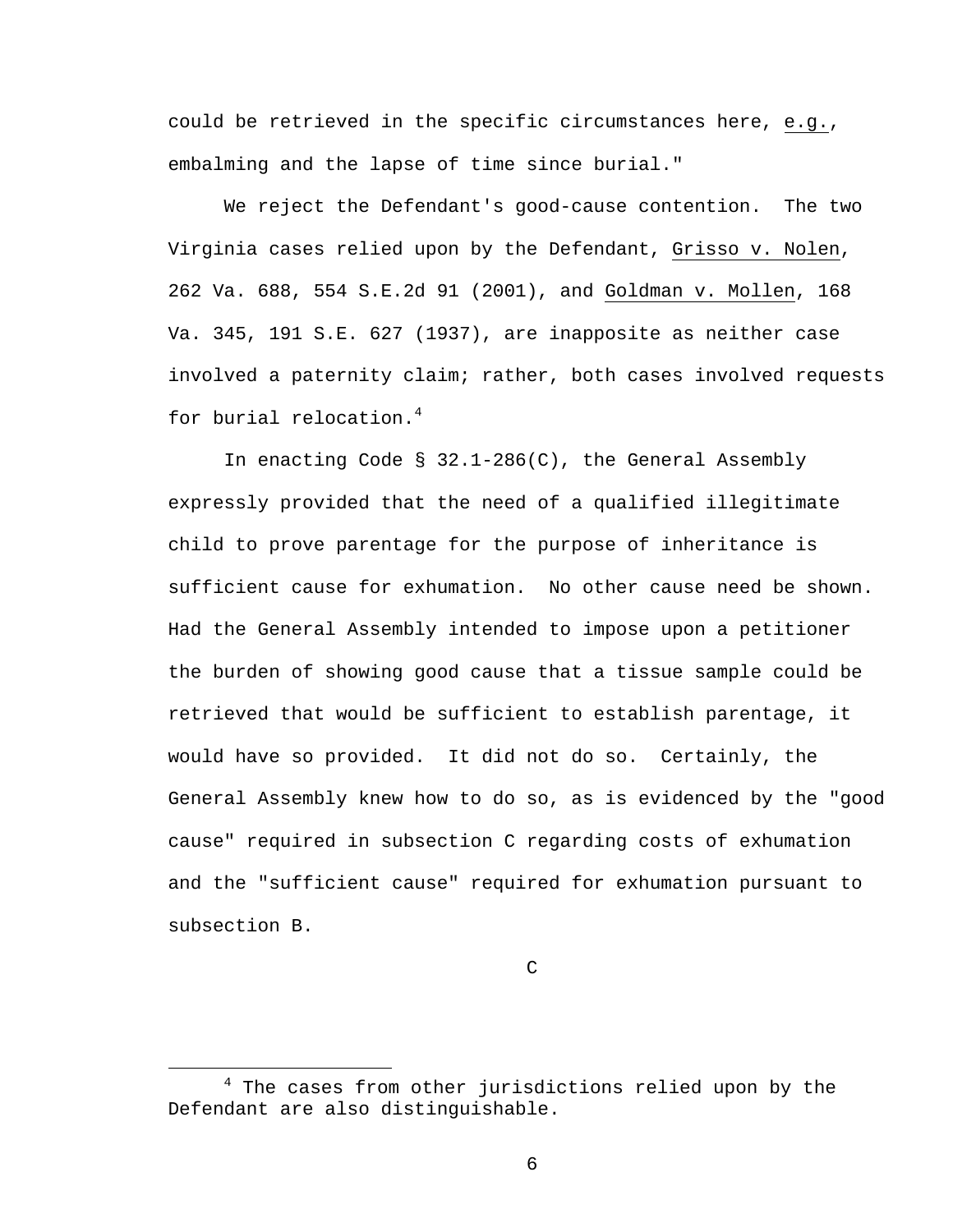The Defendant further contends that, under the statute, a trial court "may, but is not required to, grant a request for exhumation for DNA testing" and that "[w]hether to grant or deny the request is left to the sound discretion of the court." We do not agree. While use of the word "may" ordinarily imports permission, it will be construed to be mandatory when it is necessary to accomplish the manifest purpose of the legislature. Chesapeake & O. Ry. Co. v. Pulliam, 185 Va. 908, 916, 41 S.E.2d 54, 58 (1947); Leigton v. Maury, 76 Va. 865, 870 (1882).

 In the present case, the use of the word "may" is jurisdictional and directional, rather than discretionary, and vests in the trial court the authority to order the exhumation. There is nothing in the statute to suggest that the court has the discretion to deny exhumation to a person who meets its stated requirements. The court's only discretion is limited to determining whether the petitioner is a "party attempting to prove" parentage for inheritance purposes in accordance with Code §§ 64.1-5.1 and -5.2. To say a trial court has the discretion to deny exhumation in the present case would defeat the manifest purpose of the General Assembly.

IV